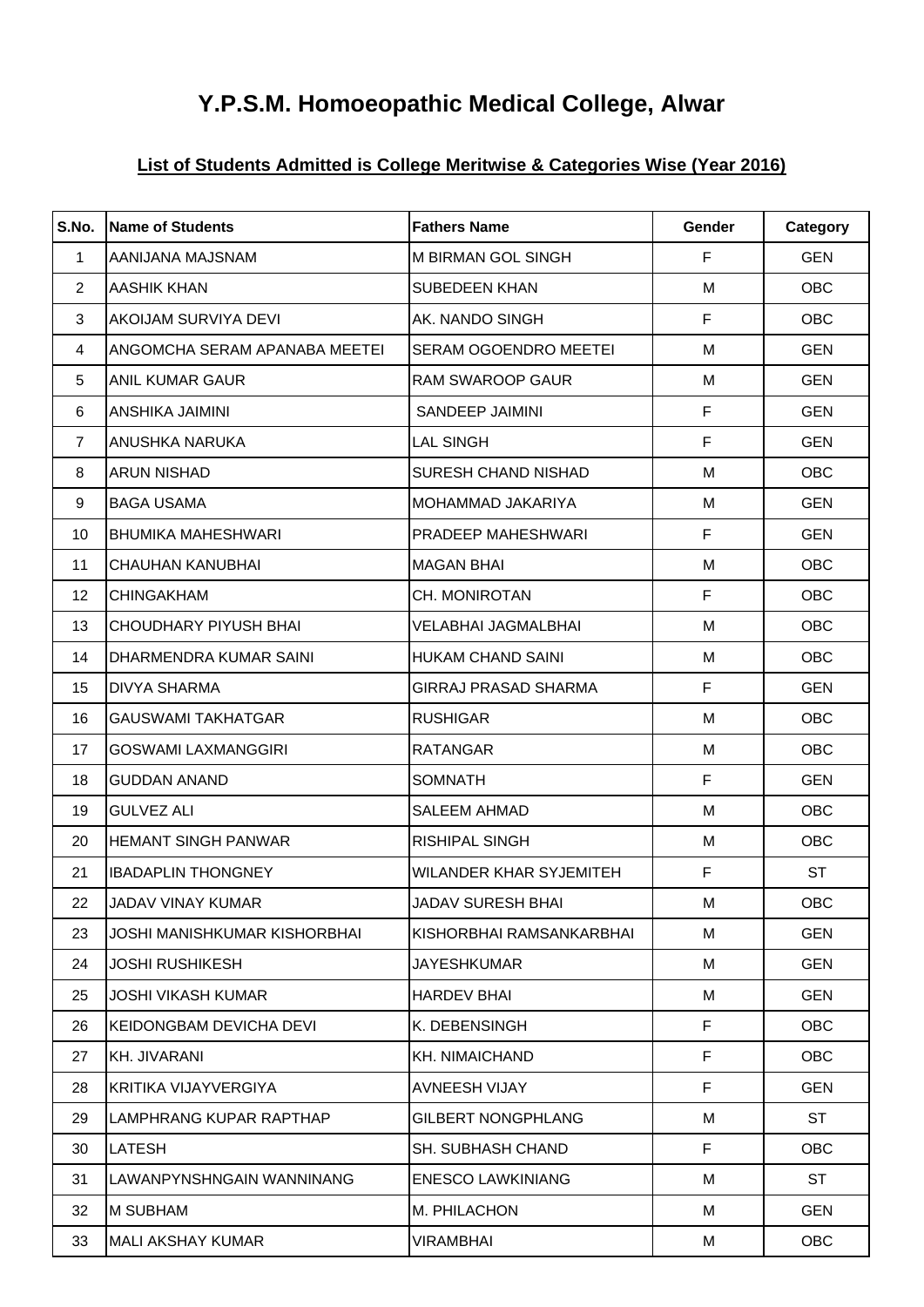# **Y.P.S.M. Homoeopathic Medical College, Alwar**

## **List of Students Admitted is College Meritwise & Categories Wise (Year 2016)**

| S.No. | <b>Name of Students</b>       | <b>Fathers Name</b>       | Gender      | Category   |
|-------|-------------------------------|---------------------------|-------------|------------|
| 34    | MALI DHARAMENDRAKUMAR         | <b>TULASHIBHAI</b>        | M           | <b>OBC</b> |
| 35    | MANOJ KU.SHARMA               | KAILASH CHAND SHARMA      | M           | <b>GEN</b> |
| 36    | <b>MAYANK YADAV</b>           | <b>BHAGWAN SAHAI</b>      | M           | <b>OBC</b> |
| 37    | <b>MOHD DANISH</b>            | ABDUL SAMAD               | M           | <b>GEN</b> |
| 38    | MOHD. FIROZ ALAM              | <b>MR. ANVAR HUSSAIN</b>  | м           | <b>OBC</b> |
| 39    | MOHD. NOOR-E-AIN              | <b>ABID HUSSAIN</b>       | M           | <b>GEN</b> |
| 40    | MOHD. SAQIB                   | <b>SAKIR HUSSAIN</b>      | м           | <b>GEN</b> |
| 41    | MOHD. SHAWEZ                  | <b>MOHD. YAMEEN</b>       | м           | <b>OBC</b> |
| 42    | MOHD. WASEEM                  | <b>SALEEM AHMAD</b>       | M           | <b>GEN</b> |
| 43    | NANGKHRAWBOR RANI             | <b>SELLAR RYNTAHIANG</b>  | м           | <b>ST</b>  |
| 44    | NATASHA KHADIA                | <b>AJAY KHADIA</b>        | F           | <b>SC</b>  |
| 45    | NAVDEEP DUBE                  | PRADEEP DUBE              | M           | <b>GEN</b> |
| 46    | <b>NAVED ALI</b>              | <b>FIRASAT ALI</b>        | M           | <b>GEN</b> |
| 47    | <b>NENGI CHRISTINA HALKIP</b> | <b>NENKHOLUM B HALKIP</b> | $\mathsf F$ | ST         |
| 48    | NIWAVAT SMIT                  | <b>JAGDISHBHAI</b>        | M           | <b>OBC</b> |
| 49    | <b>NOMI SAKRINSOW</b>         | <b>NICHOW SAKRINSOW</b>   | F           | <b>ST</b>  |
| 50    | NONGTHOMBAM THOMSON SINGH     | N. DARA SINGH             | м           | <b>OBC</b> |
| 51    | <b>OSHIN KHAN</b>             | <b>SULEMAN ANSARI</b>     | $\mathsf F$ | OBC        |
| 52    | PAKJAR RAI                    | <b>TAPAK RAI</b>          | F           | <b>ST</b>  |
| 53    | PANKAJ SHARMA                 | RAM NARAYAN SHARMA        | M           | <b>GEN</b> |
| 54    | PARMAR HARDIK KUMAR           | <b>PARMAR PRATAP</b>      | м           | <b>OBC</b> |
| 55    | PARUL GUPTA                   | <b>RAJ KUMAR GUPTA</b>    | F.          | <b>GEN</b> |
| 56    | PATEL HIRENKUMAR              | <b>SHAILESHBHAI</b>       | M           | <b>GEN</b> |
| 57    | PATEL SIDDHARTH               | <b>SHANKAR BHAI</b>       | M           | <b>GEN</b> |
| 58    | PATEL VIKAS                   | <b>CHATARABHAI</b>        | M           | <b>OBC</b> |
| 59    | PUNIT SHARMA                  | RAMANAND SHARMA           | M           | <b>GEN</b> |
| 60    | <b>RANGKITBOK SUIAM</b>       | <b>IMORSHALL WAHLANG</b>  | M           | <b>ST</b>  |
| 61    | RASHID ABDULLAH               | <b>SHAHID HUSAIN</b>      | M           | OBC        |
| 62    | RASHMI KUMARI                 | <b>SUNIL KUMAR ROY</b>    | F           | OBC        |
| 63    | SACHIN KUMAR YADAV            | <b>ASHOK KUMAR YADAV</b>  | M           | <b>OBC</b> |
| 64    | SAMEJA HIMANSHU               | <b>ISHWARBHAI</b>         | M           | <b>GEN</b> |
| 65    | SHARMA SURAJKUMAR             | <b>BALDEV BHAI</b>        | M           | <b>GEN</b> |
| 66    | SHEFALI RAAJ                  | RAJENDRA SINGH            | M           | <b>OBC</b> |